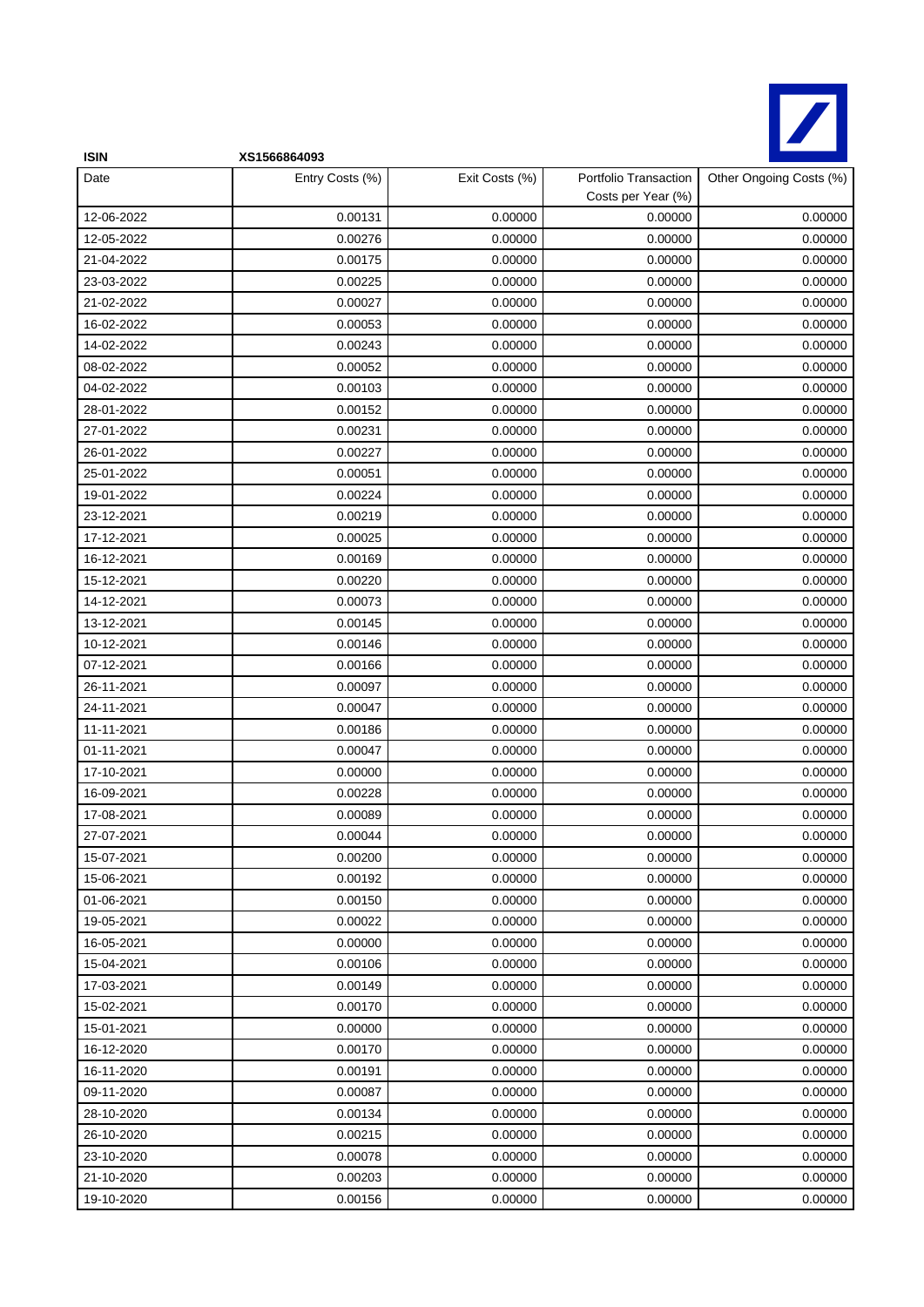| 15-10-2020 | 0.00133 | 0.00000 | 0.00000 | 0.00000 |
|------------|---------|---------|---------|---------|
| 14-10-2020 | 0.00019 | 0.00000 | 0.00000 | 0.00000 |
| 07-10-2020 | 0.00024 | 0.00000 | 0.00000 | 0.00000 |
| 21-09-2020 | 0.00067 | 0.00000 | 0.00000 | 0.00000 |
| 15-09-2020 | 0.00084 | 0.00000 | 0.00000 | 0.00000 |
| 16-08-2020 | 0.00209 | 0.00000 | 0.00000 | 0.00000 |
| 13-08-2020 | 0.00137 | 0.00000 | 0.00000 | 0.00000 |
| 11-08-2020 | 0.00099 | 0.00000 | 0.00000 | 0.00000 |
| 05-08-2020 | 0.00201 | 0.00000 | 0.00000 | 0.00000 |
| 04-08-2020 | 0.00101 | 0.00000 | 0.00000 | 0.00000 |
| 29-07-2020 | 0.00197 | 0.00000 | 0.00000 | 0.00000 |
| 14-07-2020 | 0.00184 | 0.00000 | 0.00000 | 0.00000 |
| 13-07-2020 | 0.00031 | 0.00000 | 0.00000 | 0.00000 |
| 12-07-2020 | 0.00006 | 0.00000 | 0.00000 | 0.00000 |
| 07-07-2020 | 0.00006 | 0.00000 | 0.00000 | 0.00000 |
| 05-07-2020 | 0.00037 | 0.00000 | 0.00000 | 0.00000 |
| 24-06-2020 | 0.00008 | 0.00000 | 0.00000 | 0.00000 |
| 18-06-2020 | 0.00012 | 0.00000 | 0.00000 | 0.00000 |
| 28-05-2020 | 0.00065 | 0.00000 | 0.00000 | 0.00000 |
| 20-05-2020 | 0.00210 | 0.00000 | 0.00000 | 0.00000 |
| 13-05-2020 | 0.00156 | 0.00000 | 0.00000 | 0.00000 |
| 20-04-2020 | 0.00144 | 0.00000 | 0.00000 | 0.00000 |
| 16-04-2020 | 0.00200 | 0.00000 | 0.00000 | 0.00000 |
| 17-03-2020 | 0.00111 | 0.00000 | 0.00000 | 0.00000 |
| 16-03-2020 | 0.00002 | 0.00000 | 0.00000 | 0.00000 |
| 15-03-2020 | 0.00110 | 0.00000 | 0.00000 | 0.00000 |
| 14-03-2020 | 0.00110 | 0.00000 | 0.00000 | 0.00000 |
| 13-03-2020 | 0.00110 | 0.00000 | 0.00000 | 0.00000 |
| 12-03-2020 | 0.00054 | 0.00000 | 0.00000 | 0.00000 |
| 11-03-2020 | 0.00024 | 0.00000 | 0.00000 | 0.00000 |
| 10-03-2020 | 0.00112 | 0.00000 | 0.00000 | 0.00000 |
| 09-03-2020 | 0.00074 | 0.00000 | 0.00000 | 0.00000 |
| 08-03-2020 | 0.00173 | 0.00000 | 0.00000 | 0.00000 |
| 07-03-2020 | 0.00173 | 0.00000 | 0.00000 | 0.00000 |
| 06-03-2020 | 0.00173 | 0.00000 | 0.00000 | 0.00000 |
| 05-03-2020 | 0.00058 | 0.00000 | 0.00000 | 0.00000 |
| 04-03-2020 | 0.00071 | 0.00000 | 0.00000 | 0.00000 |
| 03-03-2020 | 0.00017 | 0.00000 | 0.00000 | 0.00000 |
| 02-03-2020 | 0.00155 | 0.00000 | 0.00000 | 0.00000 |
| 01-03-2020 | 0.00008 | 0.00000 | 0.00000 | 0.00000 |
| 29-02-2020 | 0.00008 | 0.00000 | 0.00000 | 0.00000 |
| 28-02-2020 | 0.00008 | 0.00000 | 0.00000 | 0.00000 |
| 27-02-2020 | 0.00133 | 0.00000 | 0.00000 | 0.00000 |
| 26-02-2020 | 0.00137 | 0.00000 | 0.00000 | 0.00000 |
| 25-02-2020 | 0.00112 | 0.00000 | 0.00000 | 0.00000 |
| 24-02-2020 | 0.00111 | 0.00000 | 0.00000 | 0.00000 |
| 23-02-2020 | 0.00091 | 0.00000 | 0.00000 | 0.00000 |
| 22-02-2020 | 0.00091 | 0.00000 | 0.00000 | 0.00000 |
| 21-02-2020 | 0.00091 | 0.00000 | 0.00000 | 0.00000 |
| 20-02-2020 | 0.00162 | 0.00000 | 0.00000 | 0.00000 |
| 19-02-2020 | 0.00090 | 0.00000 | 0.00000 | 0.00000 |
| 18-02-2020 | 0.00090 | 0.00000 | 0.00000 | 0.00000 |
| 17-02-2020 | 0.00000 | 0.00000 | 0.00000 | 0.00000 |